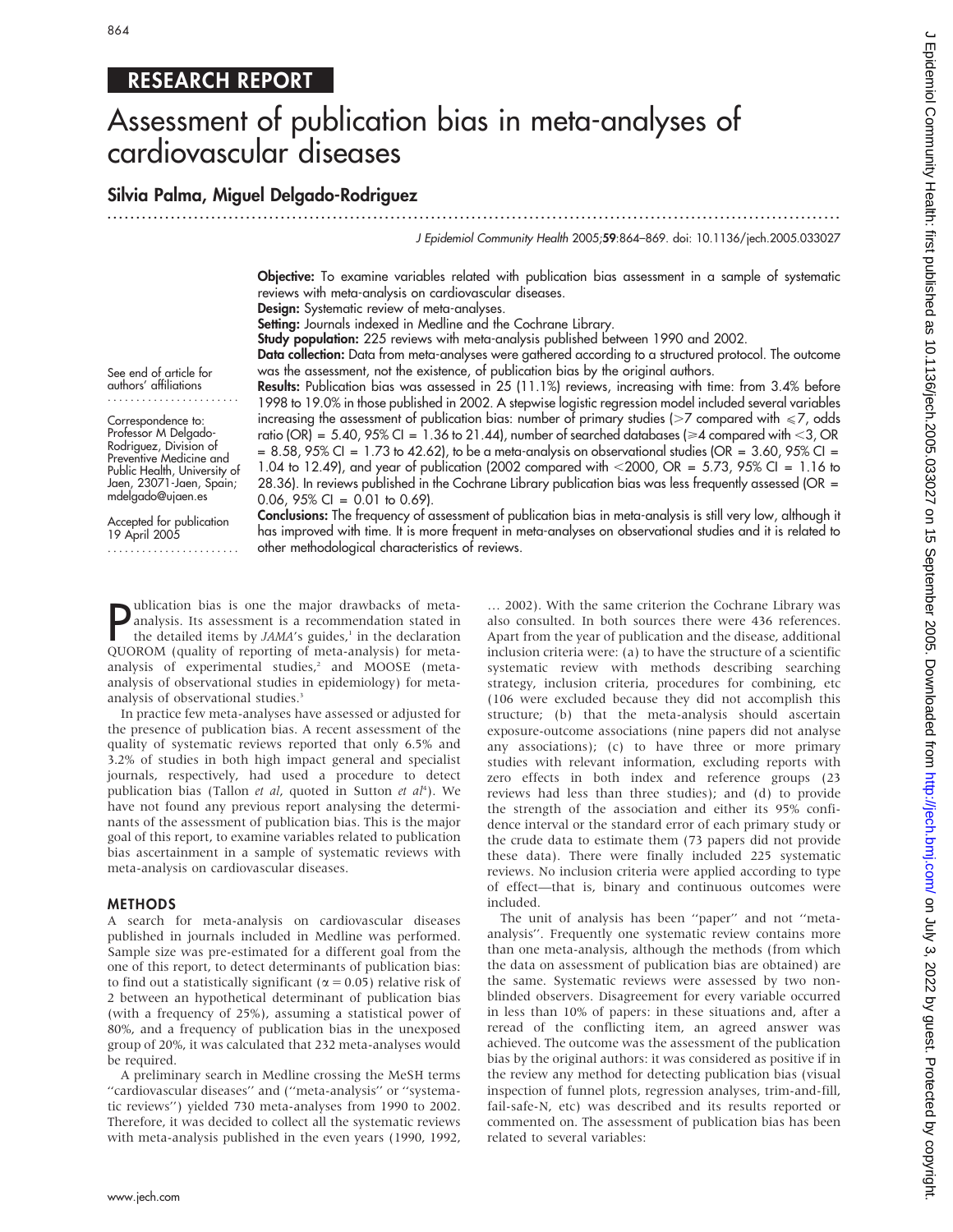- (1) Characteristics of the publication: year of publication, country of the first author, type of journal (medicine in general, cardiology, epidemiology/public health, other medical specialties, and Cochrane Library), impact factor (according to the Journal of Citation Reports in the year before publication of the systematic review), epidemiologist and/or statistician among the authors (according to their affiliations), and the number of primary studies included in meta-analysis.
- (2) Aspects of the search and inclusion criteria: search in databases (Medline, Embase, other databases, several databases), handsearch in references of articles, search using other languages than English, search of unpublished reports, consultation with researchers to identify unpublished studies, search in scientific meetings, type of studies included in meta-analysis (of observational studies compared with experimental), and study quality in the inclusion criteria.
- (3) Characteristics of quality evaluation of primary studies by the original authors: was there quality ascertainment of primary studies? Was a published questionnaire applied in quality evaluation? If a published questionnaire was used, was it modified with the inclusion of ad hoc questions on the association? Was there more than one reviewer in quality evaluation?
- (4) Characteristics of the analysis: aspects of heterogeneity (was it assessed?, was there heterogeneity?, was it justified by stratification, meta-regression or any other method?, was it mentioned in the Discussion?), statistical significance of the pooled estimate, and type of statistical model (random or fixed effects). As some of the above mentioned variables require the extraction of figures of the pooled analysis and frequently more than one meta-analysis in a systematic review is reported, just one meta-analysis was selected with the next criteria, in decreasing order of importance: the analysis dealing with the main objective of the paper (giving precedence to composite outcomes over non-composite ones, harder for example, mortality—outcomes over soft ones, and to clinical outcomes over surrogate outcomes/markers), the one with more studies, and the one with the most frequent outcome. If in a meta-analysis both RR and RD (risk difference) were given, RR was chosen; if both fixed effects and random effects models were offered, the former was collected. If a meta-analysis did not give information on heterogeneity, it was estimated under the fixed effects model.

Crude associations have been ascertained by the relative risk (RR) and its 95% confidence interval (CI). To identify the independent predictors of the assessment of publication bias we have applied multivariate stepwise logistic regression analysis, using a forward model with probabilities of entry and removal of 0.2 and 0.21, respectively, with the objective of keeping variables with  $p<0.2$  into the model. This cut off has been suggested as appropriate for retaining in a multivariate model relevant confounders.<sup>5</sup> Multivariate logistic regression analysis yields adjusted odds ratios (OR). The stepwise model obtained with all the sample was applied to reviews with eight or more primary studies, as an intermediate cut off found in other reviews assessing publication bias in series of meta-analyses.<sup>46-6</sup>

Statistical analyses have been carried out with Stata 8-SE (Stata Corporation, College Station, TX).

#### RESULTS

Table 1 shows the description of the 225 of the sample of reviews with meta-analysis included in this report. Most of them come from USA and Canada (85, 35.8%), in cardiology

#### **Table 1** Description of the meta-analyses included in this report

| Variable                                                            | Number (%) |
|---------------------------------------------------------------------|------------|
| Country of the first author                                         |            |
| USA/Canada                                                          | 85 (37.8)  |
| United Kingdom                                                      | 53 (23.6)  |
| Other countries of the European Union                               | 69 (30.7)  |
| Other countries                                                     | 18(8.0)    |
| Type of journal of publication                                      |            |
| Cardiology                                                          | 66 (29.3)  |
| Other specialties                                                   | 43 (19.1)  |
| Medicine in general                                                 | 52 (23.1)  |
| Epidemiology/public health                                          | 12(5.3)    |
| Cochrane Library                                                    | 52 (23.1)  |
| Impact factor (Science Citation Reports)                            |            |
| <british journal<="" medical="" td=""><td>171 (76.0)</td></british> | 171 (76.0) |
| $\geq$ British Medical Journal                                      | 54 (24.0)  |
| Epidemiologist among the authors                                    |            |
| Yes                                                                 | 83 (36.9)  |
| N <sub>0</sub>                                                      | 142 (63.1) |
| Statistician among the authors                                      |            |
| Yes                                                                 | 30(13.3)   |
| N <sub>0</sub>                                                      | 195 (86.7) |
| Number of primary studies included in meta-analysis                 |            |
| $0 - 5$                                                             | 61(27.1)   |
| $6 - 7$                                                             | 49 (21.8)  |
| $8 - 10$                                                            | 42 (18.7)  |
| >10                                                                 | 73 (32.4)  |

journals (66, 29.3%), and are published in journals with an impact lower than that of the British Medical Journal (171, 76.0%). There is an epidemiologist among the authors in 83 (36.9%) reviews, and a statistician in 30 (13.2%). Publication bias is assessed in 25 (11.1%) reviews by the next procedures: funnel plot (n = 11), Begg-Mazumdar (n = 5), Egger (n = 5), funnel plot regression  $(n = 1)$ , and trim and fill  $(n = 3)$ . No review gives results adjusting for the existence of publication bias.

Table 2 shows the association of assessment of publication bias with variables related to the publication. The ascertainment of publication bias increases with time of publication: from 3.4% in reviews published before or during 1998 to 19.0% in 2002. There is no relation with the first author's country, impact factor of the journal, and the existence of epidemiologist or statistician among the authors. In systematic reviews published in the Cochrane Library there is a borderline statistically significant lower frequency of assessment of publication bias. An increase in the assessment of publication bias with the number of primary studies is observed and in systematic reviews of observational studies compared with experimental studies (RR = 2.98, 95%  $CI = 1.44$  to 6.16).

Table 3 shows the association of assessment of publication bias with characteristics of the search and inclusion criteria of primary studies. There is no significant relation with a search into the most popular databases (Medline, Embase), however, an increased frequency of assessment is found when authors search other databases  $(RR = 2.50, 95\%)$  $CI = 1.09$  to 5.76). This latter fact is also reflected with the number of databases consulted: more than two databases augments the assessment of bias significantly. Similar relations are found by hand search in references of articles, albeit with borderline significance. There is no relation with search in other languages than English and non-published reports. We found no association with the quality evaluation of primary studies and these results are not shown.

Table 4 shows the association of assessment of publication bias with variables related to the analysis. The frequency increases with heterogeneity ascertainment (RR = 4.88, 95%  $CI = 0.68$  to 35.0), and with the presence of heterogeneity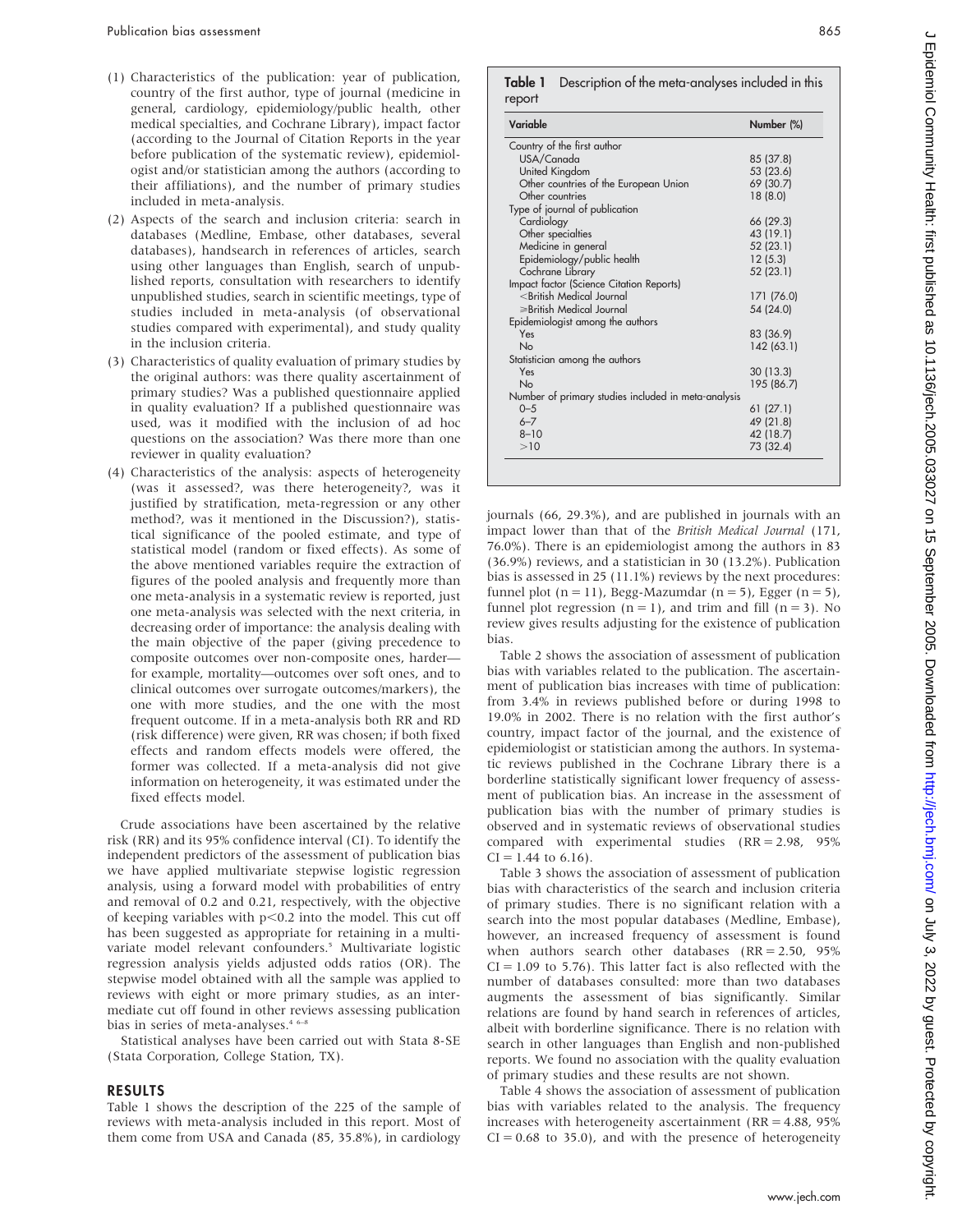| Variable                                                                                                | Total $(n = 225)$ | <b>Assessment of publication</b><br>bias $n$ $%$ | RR (95% CI)           |
|---------------------------------------------------------------------------------------------------------|-------------------|--------------------------------------------------|-----------------------|
| Year of publication                                                                                     |                   |                                                  |                       |
| 2002                                                                                                    | 63                | 12 (19.0)                                        | 5.52 (1.63 to 18.8)   |
| 2000                                                                                                    | 75                | 10(13.3)                                         | 3.87 (1.10 to 13.5)   |
| $\leq 1998$                                                                                             | 87                | 3(3.4)                                           | $1$ (ref)             |
| Country of the first author                                                                             |                   |                                                  |                       |
| USA/Canada                                                                                              | 85                | 11 (12.9)                                        | $1$ (ref)             |
| United Kingdom                                                                                          | 53                | 6(11.3)                                          | $0.87$ (0.34 to 2.23) |
| Other countries of the EU                                                                               | 63                | 6(8.7)                                           | $0.67$ (0.26 to 1.72) |
| Other countries                                                                                         | 18                | 2(11.1)                                          | $0.86$ (0.21 to 3.55) |
| Type of journal of publication                                                                          |                   |                                                  |                       |
| Cardiology                                                                                              | 66                | 9(13.6)                                          | $1$ (ref)             |
| Medicine in general                                                                                     | 52                | 9(17.3)                                          | 1.17 (0.54 to 2.97)   |
| Epidemiology/public health                                                                              | 12                | 4(33.3)                                          | 2.44 (0.90 to 6.67)   |
| Other specialties                                                                                       | 43                | 2(4.7)                                           | $0.34$ (0.08 to 1.50) |
| Cochrane Library                                                                                        | 52                | 1(1.9)                                           | $0.14$ (0.02 to 1.08) |
| Impact factor                                                                                           |                   |                                                  |                       |
| <british journal<="" medical="" td=""><td>54</td><td>7(13.0)</td><td>1.23 (0.54 to 2.79)</td></british> | 54                | 7(13.0)                                          | 1.23 (0.54 to 2.79)   |
| ≥British Medical Journal                                                                                | 171               | 18 (10.5)                                        | $1$ (ref)             |
| Epidemiologist among the authors                                                                        |                   |                                                  |                       |
| Yes                                                                                                     | 83                | 9(10.8)                                          | $0.96$ (0.45 to 2.08) |
| No                                                                                                      | 142               | 16(11.3)                                         | $1$ (ref)             |
| Statistician among the authors                                                                          |                   |                                                  |                       |
| Yes                                                                                                     | 30                | 5(16.7)                                          | 1.63 (0.66 to 4.05)   |
| No                                                                                                      | 195               | 20 (10.3)                                        | $1$ (ref)             |
| Number of primary studies included in meta-analysis                                                     |                   |                                                  |                       |
| $\geq 8$                                                                                                | 115               | 21(18.3)                                         | 5.02 (1.78 to 14.2)   |
| < 8                                                                                                     | 110               | 4(3.6)                                           | $1$ (ref)             |
| Type of studies included in meta-analysis                                                               |                   |                                                  |                       |
| Observational                                                                                           | 60                | 13(21.7)                                         | 2.98 (1.44 to 6.16)   |
| Experimental                                                                                            | 165               | 12(7.3)                                          | $1$ (ref)             |

Table 2 Association between characteristics of the published systematic reviews and

 $(RR = 3.03, 95\% CI = 1.18$  to 7.79). The existence of statistical significance in the pooled estimate improves, but not significantly, bias assessment. The same occurs when the statistical model (either random or fixed effects) is mentioned.

Table 5 shows the results of the stepwise logistic regression model. The significant variables related to an increased assessment of publication bias are: number of primary studies in meta-analysis, number of searched databases, date of publication, and to be a review of observational studies. Some types of journal (other medical specialties apart from cardiology) and Cochrane Library are associated with a lower assessment of publication bias. The presence of a statistician among the authors and to mention the statistical model augment the frequency of bias assessment, albeit with borderline statistical significance. This model was applied to the subgroup of systematic reviews with eight or more studies. The results are roughly the same, apart from a clear decrease in the association with the number of primary studies, and loss of statistical significance in several variables because of a smaller sample size.

#### **DISCUSSION**

First of all we comment on the limitations of this study. Our inclusion criteria may introduce a selection bias if metaanalyses published in the odd years (we selected publication in the even years) differ in their methods; we believe it is unlikely (the number of meta-analysis in the odd years in Medline was a little less than in the even years, 353 compared with 367). Meta-analyses having less than three studies were also discarded because there are no statistical procedures to detect publication bias when the number of primary studies is low. An important number of meta-analysis was discarded as they did not provide enough information of the primary studies to repeat the analysis. This was done to study the influence of the pooled statistical results (statistical significance of both the pooled estimate and heterogeneity tests) in the assessment of publication bias; otherwise these variables could not have been analysed. We believe that this inclusion criterion does not introduce a significant bias as other methodological characteristics (quality of the primary studies, etc) are unrelated to the assessment of bias in our results. Nevertheless, our inclusion criteria excluded reviews that did not pool results; it may imply the included reviews are, in general, of better quality. Reviews of higher quality are usually methodologically sound studies, which may relate to the ability to pool results, and the assessment of publication bias might be higher in our series than in a representative sample of all systematic reviews.

The assessment questionnaire applied to systematic reviews mostly consists of objective questions. Nevertheless, some items can be considered rather subjective, such as the identification of epidemiologist and statistician among the authors. This was done according to the authors' affiliations; it may happen that authors with enough knowledge of epidemiology/biostatistics affiliated to clinical departments is unnoticed. This can produce a non-differential misclassification bias, yielding a closer to null relative risk, although a non-differential one cannot be discarded if the non-identification of these authors would be dependent upon some other variable, such as the journal of publication, country of origin, etc. This fact may help to justify why in crude analysis neither the presence among the authors of an epidemiologist nor a statistician do not increase significantly the frequency of bias assessment, whereas in the multivariate model a statistician among the authors augments bias assessment with borderline significance. It has been reported that an epidemiologist or a statistician improves the quality of statistical methods in clinical trials.9

Another limitation for the identification of factors related to the assessment of publication bias is the low frequency of bias assessment, which implies lack of statistical power for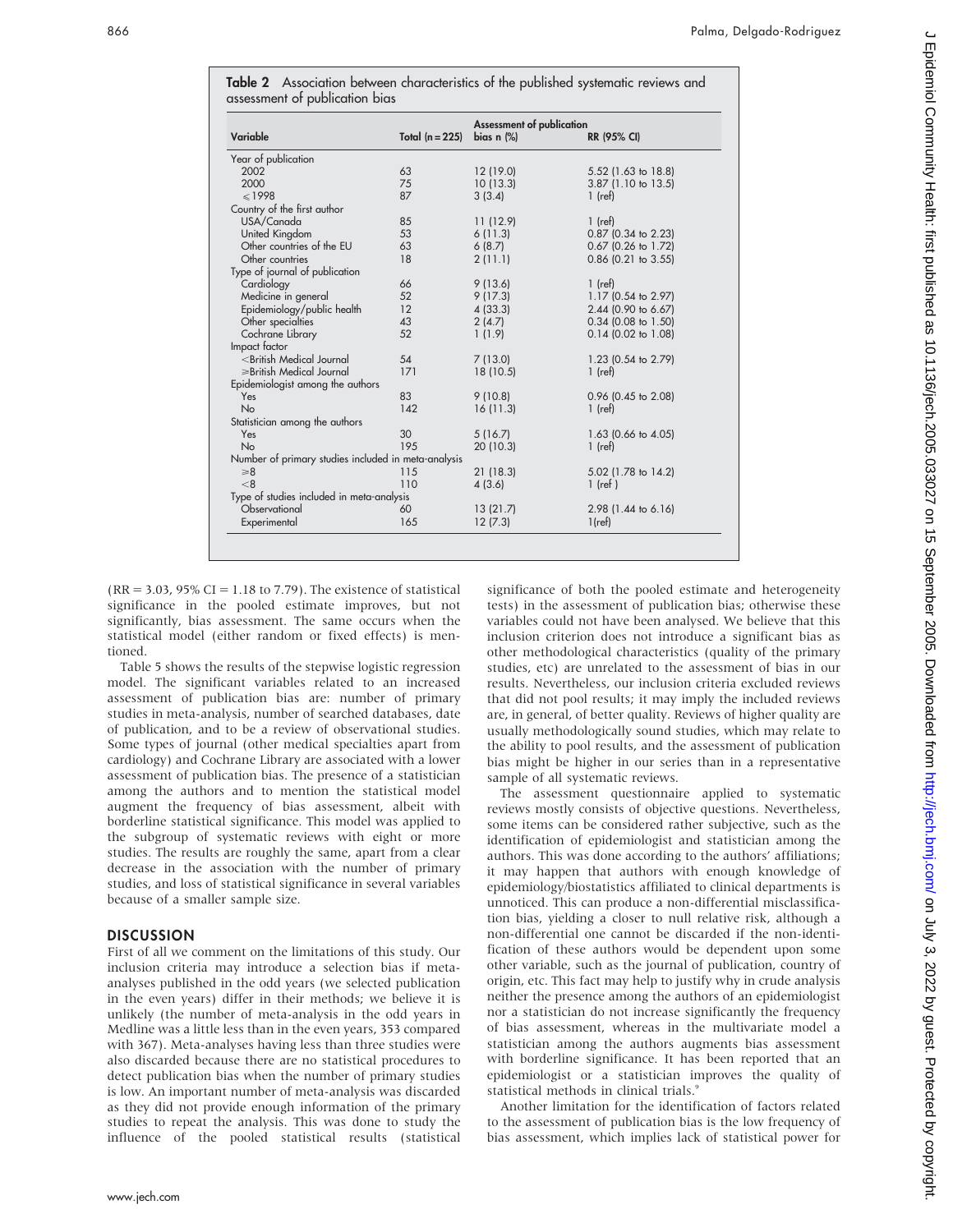Table 3 Association between characteristics of the search and inclusion criteria of primary studies and assessment of publication bias

| Variable                                                        | Total $(n = 225)$ bias n $(\%)$ | <b>Assessment of publication</b> | RR (95% CI)         |
|-----------------------------------------------------------------|---------------------------------|----------------------------------|---------------------|
| Use of Medline                                                  |                                 |                                  |                     |
| <b>Yes</b>                                                      | 164                             | 22 (13.4)                        | 2.73 (0.85 to 8.79) |
| <b>No</b>                                                       | 61                              | 3(4.9)                           | $1$ (ref)           |
| Use of Embase                                                   |                                 |                                  |                     |
| Yes                                                             | 64                              | 8(12.5)                          | 1.18 (0.54 to 2.61) |
| <b>No</b>                                                       | 161                             | 17(10.6)                         | $1$ (ref)           |
| Use of other databases                                          |                                 |                                  |                     |
| Yes                                                             | 114                             | 18 (15.8)                        | 2.50 (1.09 to 5.76) |
| <b>No</b>                                                       | 111                             | 7(6.3)                           | $1$ (ref)           |
| Use of several databases                                        |                                 |                                  |                     |
| $\geq 4$                                                        | 35                              | 7(20.0)                          | 2.48 (1.07 to 5.75) |
| 3                                                               | 29                              | 5(17.2)                          | 2.14 (0.82 to 5.54) |
| $\overline{2}$                                                  | 161                             | 13(8.1)                          | $1$ (ref)           |
| Handsearch in references of articles                            |                                 |                                  |                     |
| Yes                                                             | 131                             | 19(14.5)                         | 2.27 (0.94 to 5.47) |
| <b>No</b>                                                       | 94                              | 6(6.4)                           | $1$ (ref)           |
| Search using other languages than English                       |                                 |                                  |                     |
| Yes                                                             | 50                              | 7(14.0)                          | 1.36 (0.60 to 3.07) |
| <b>No</b>                                                       | 175                             | 18 (10.3)                        | $1$ (ref)           |
| Search of non-published reports                                 |                                 |                                  |                     |
| Yes                                                             | 58                              | 5(8.6)                           | 0.72 (0.28 to 1.83) |
| <b>No</b>                                                       | 167                             | 20 (12.0)                        | $1$ (ref)           |
| Consultation with researchers to identify non-published studies |                                 |                                  |                     |
| Yes                                                             | 40                              | 1(2.5)                           | 0.19 (0.03 to 1.38) |
| <b>No</b>                                                       | 185                             | 24 (13.0)                        | $1$ (ref)           |
| Search in Scientific Meetings                                   |                                 |                                  |                     |
| Yes                                                             | 26                              | 4 (15.4)                         | 1.46 (0.54 to 3.92) |
| <b>No</b>                                                       | 199                             | 21 (10.6)                        | $1$ (ref)           |
| Study quality in the inclusion criteria                         |                                 |                                  |                     |
| Yes                                                             | 36                              | 3(8.3)                           | 0.72 (0.23 to 2.27) |
| <b>No</b>                                                       | 189                             | 22(11.6)                         | $1$ (ref)           |
|                                                                 |                                 |                                  |                     |
|                                                                 |                                 |                                  |                     |

some associations. With more reviews it may happen that some borderline associations would reach statistical significance.

Our study is focused on cardiovascular diseases. Cardiovascular diseases are the principal cause of mortality and the research methods on them do not differ from those

| Variable                                                         | Total $(n = 225)$ | <b>Assessment of publication</b><br>bias $n$ $%$ | RR (95% CI)           |
|------------------------------------------------------------------|-------------------|--------------------------------------------------|-----------------------|
|                                                                  |                   |                                                  |                       |
| Heterogeneity ascertainment                                      |                   |                                                  |                       |
| Yes                                                              | 187               | 24 (12.8)                                        | 4.88 (0.68 to 35.0)   |
| <b>No</b>                                                        | 38                | 1(2.6)                                           | $1$ (ref)             |
| Presence of heterogeneity                                        |                   |                                                  |                       |
| Yes                                                              | 128               | 20(15.6)                                         | 3.03 (1.18 to 7.79)   |
| No                                                               | 97                | 5(5.2)                                           | $1$ (ref)             |
| Justification of heterogeneity                                   |                   |                                                  |                       |
| Yes                                                              | 211               | 23 (10.9)                                        | $0.76$ (0.20 to 2.91) |
| <b>No</b>                                                        | 14                | 2(14.3)                                          | $1$ (ref)             |
| Discussion of heterogeneity                                      |                   |                                                  |                       |
| Yes                                                              | 189               | 19 (10.0)                                        | $0.60$ (0.26 to 1.41) |
| <b>No</b>                                                        | 36                | 6(16.7)                                          | $1$ (ref)             |
| Statistical significance of the pooled estimate                  |                   |                                                  |                       |
| Yes                                                              | 151               | 20(13.2)                                         | 1.96 (0.77 to 5.02)   |
| No                                                               | 74                | 5(6.8)                                           | $1$ (ref)             |
| Specification of the statistical model (random or fixed effects) |                   |                                                  |                       |
| Yes                                                              | 171               | 22 (12.9)                                        | 2.32 (0.72 to 7.44)   |
| No                                                               | 54                | 3(5.6)                                           | $1$ (ref)             |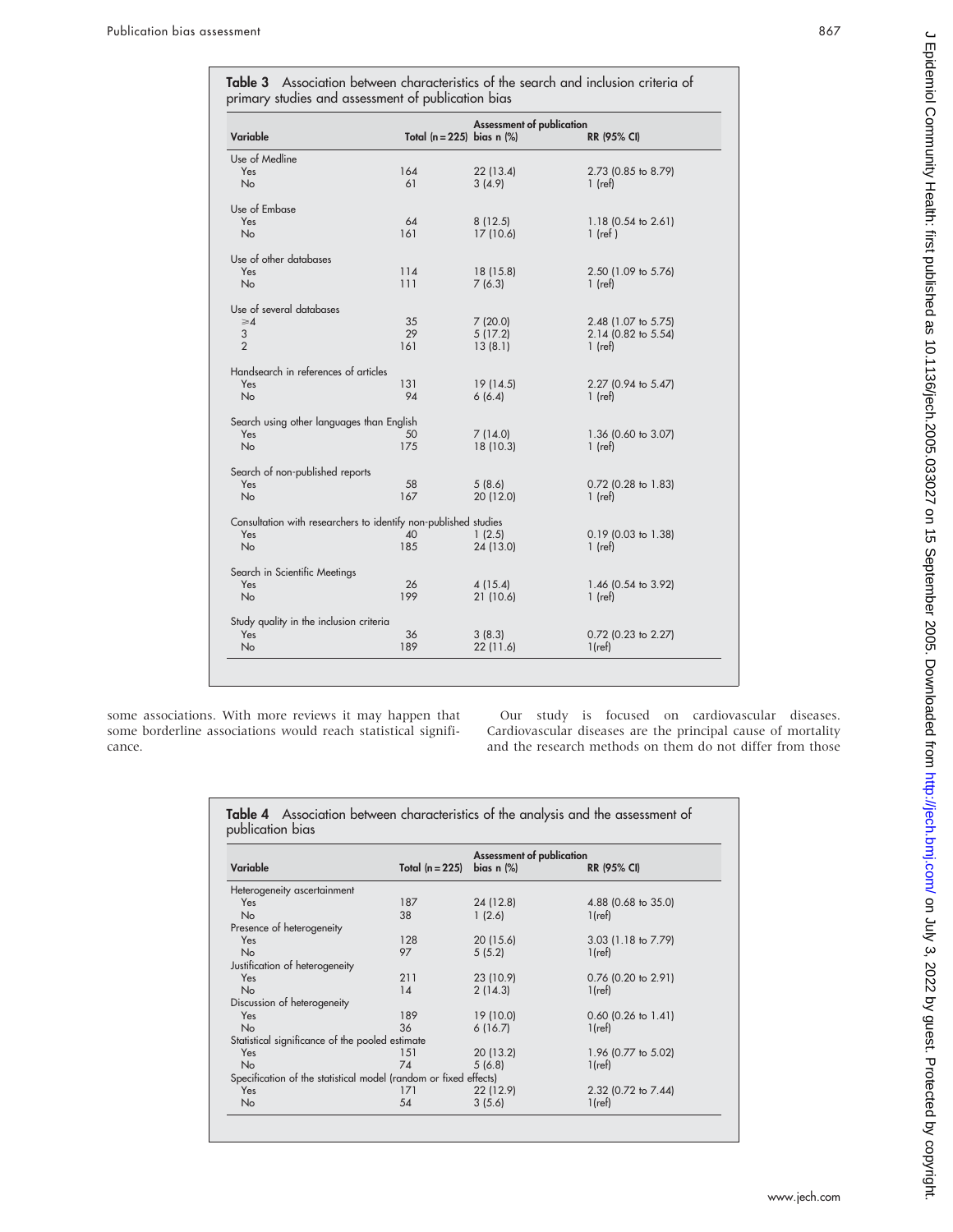| Variable                                                       | All reviews $(n = 225)$ |       | Reviews with $\geq 8$ studies (n = 115) |       |
|----------------------------------------------------------------|-------------------------|-------|-----------------------------------------|-------|
|                                                                | OR (95% CI)             | p     | OR (95% CI)                             | p     |
| Type of journal of publication (ref cardiology)                |                         |       |                                         |       |
| Medicine in general                                            | $0.96$ (0.26 to 3.53)   | 0.955 | $1.00$ (0.21 to 4.69)                   | 0.997 |
| Epidemiology/public health                                     | 3.59 (0.47 to 27.73)    | 0.220 | 5.41 (0.59 to 49.56)                    | 0.135 |
| Other specialties                                              | $0.14$ (0.02 to 0.96)   | 0.045 | $0.12$ (0.01 to 1.13)                   | 0.064 |
| Cochrane Library                                               | $0.06$ (0.01 to 0.69)   | 0.024 |                                         |       |
| Statistician among the authors (ref no)                        | 3.59 (0.89 to 14.45)    | 0.072 | 3.84 (0.73 to 20.23)                    | 0.112 |
| Number of primary studies*                                     | 5.40 (1.36 to 21.44)    | 0.017 | 1.23 (0.33 to 4.60)                     | 0.761 |
| Use of several databases (ref 2):                              |                         |       |                                         |       |
| 3                                                              | 5.51 (1.07 to 28.41)    | 0.041 | $11.71$ (1.16 to 118.1)                 | 0.037 |
| $\geq 4$                                                       | 8.58 (1.73 to 42.62)    | 0.009 | 7.89 (1.00 to 62.13)                    | 0.050 |
| Heterogeneity ascertainment (ref no)                           | 5.01 (0.46 to 54.36)    | 0.190 | 5.14 (0.38 to 68.72)                    | 0.216 |
| Type of studies (ref experimental)                             | 3.60 (1.04 to 12.49)    | 0.044 | 3.61 (0.79 to 16.43)                    | 0.096 |
| Year of publication (ref $\leq 1998$ ):                        |                         |       |                                         |       |
| 2000                                                           | 7.14 (1.50 to 33.96)    | 0.014 | 12.47 (1.83 to 84.79)                   | 0.010 |
| 2002                                                           | 5.73 (1.16 to 28.36)    | 0.032 | $6.18$ (0.87 to 43.65)                  | 0.068 |
| Statistical model (random or fixed effects) mentioned (ref no) | 4.17 (0.84 to 20.65)    | 0.080 | 2.91 (0.45 to 18.93)                    | 0.264 |

applied to study other diseases. Therefore we think that these results can be generalised to other diseases.

It is true that most of the tests applied for detecting publication bias can have another interpretation as these methods, when the results are positive, show different effects between smaller and larger studies: what we have ascertained has been the use of these procedures with the goal of detecting publication bias. It is interesting to point out that adjustments in the analysis for publication bias were never performed in our sample of systematic reviews.

Our results cannot be compared with other studies, as we have failed to find any similar studies. Since the dissemination of meta-analytical methods, the importance of identification of publication bias has been emphasised.<sup>10 11</sup> Nevertheless, the assessment of publication bias is scarce in our sample. It has improved with time, and this may have been influenced by consensus statements, such as QUOROM<sup>2</sup> and MOOSE.<sup>3</sup> Anyway, the frequency of publication bias assessment is currently low.

A surprising result is the low frequency of publication bias assessment in reviews published in the Cochrane Library. Cochrane reviews usually follow a rigorous protocol of information search that should lead to a lower frequency of publication bias. Besides, the frequency of significant results in the pooled estimate of Cochrane reviews is lower than in meta-analyses published in conventional journals (29.7% compared with 75.8%,  $p<0.001$ ). As publication bias is related to significant results, this may be another reason to explain the low assessment of publication bias in Cochrane reviews. However, the inclusion of the statistical significance of the pooled estimate in the multivariate logistic regression model does not change the results.

Publication bias is more frequently ascertained in reviews of observational studies than in reviews of experimental studies. This may be influenced by the work of Easterbrook et al,<sup>12</sup> in which it is reported that observational studies are more prone than experimental studies to publication bias due to statistical significance of their results.

### What this paper adds

The frequency of publication bias assessment is currently low despite consensus statements. It is related to several methodological factors.

The number of primary studies in meta-analysis is clearly associated with a higher frequency of bias assessment. This result is sensible as when there are few studies it is difficult to statistically ascertain the presence of bias. However, another fact can also influence this result: the statistical power of each primary study. In fact, statistical power can be related to the number of studies: it may happen that if there are few studies, although with appropriate power, there is no need to carry out more research.

The search characteristics are related to bias assessment. A higher frequency of bias assessment is found with a higher number of consulted databases. This may reflect a more thorough search and a stronger concern with publication bias by the authors. However, it is interesting to point out that other facts also indicating a thorough search and more concern on publication bias (such as search in other languages than English and the search of unpublished reports) do not increase the assessment of publication bias.

Regarding the factors related to statistical analysis of metaanalysis, one variable is included in the multivariate logistic model, specification of the applied statistical model, with borderline significance. It reflects quality of meta-analysis, as it is included in most checklists.<sup>1-3</sup> A statistically significant pooled estimate increases, albeit not significantly, the assessment of bias in crude analysis, but it is not included in the multivariate model. This result is in a certain way unexpected, as statistical significance is one of the most important determinants of publication bias<sup>12-16</sup> and well known by most authors: it should launch the search of publication bias. Its exclusion in the multivariate model may reflect our lack of statistical power to detect moderate associations.

In crude analysis, the presence of heterogeneity increases the frequency of publication bias assessment. However, in multivariate analysis, this variable lost its significance despite a high OR. We cannot conclude anything, although it may suggest that there is an association between heterogeneity and assessment of publication bias. Caution is needed regarding this interpretation as heterogeneity may reflect that biased studies have included in the pooled analysis when

# Policy implications

The assessment of publication bias should be reinforced for every systematic review with meta-analysis.